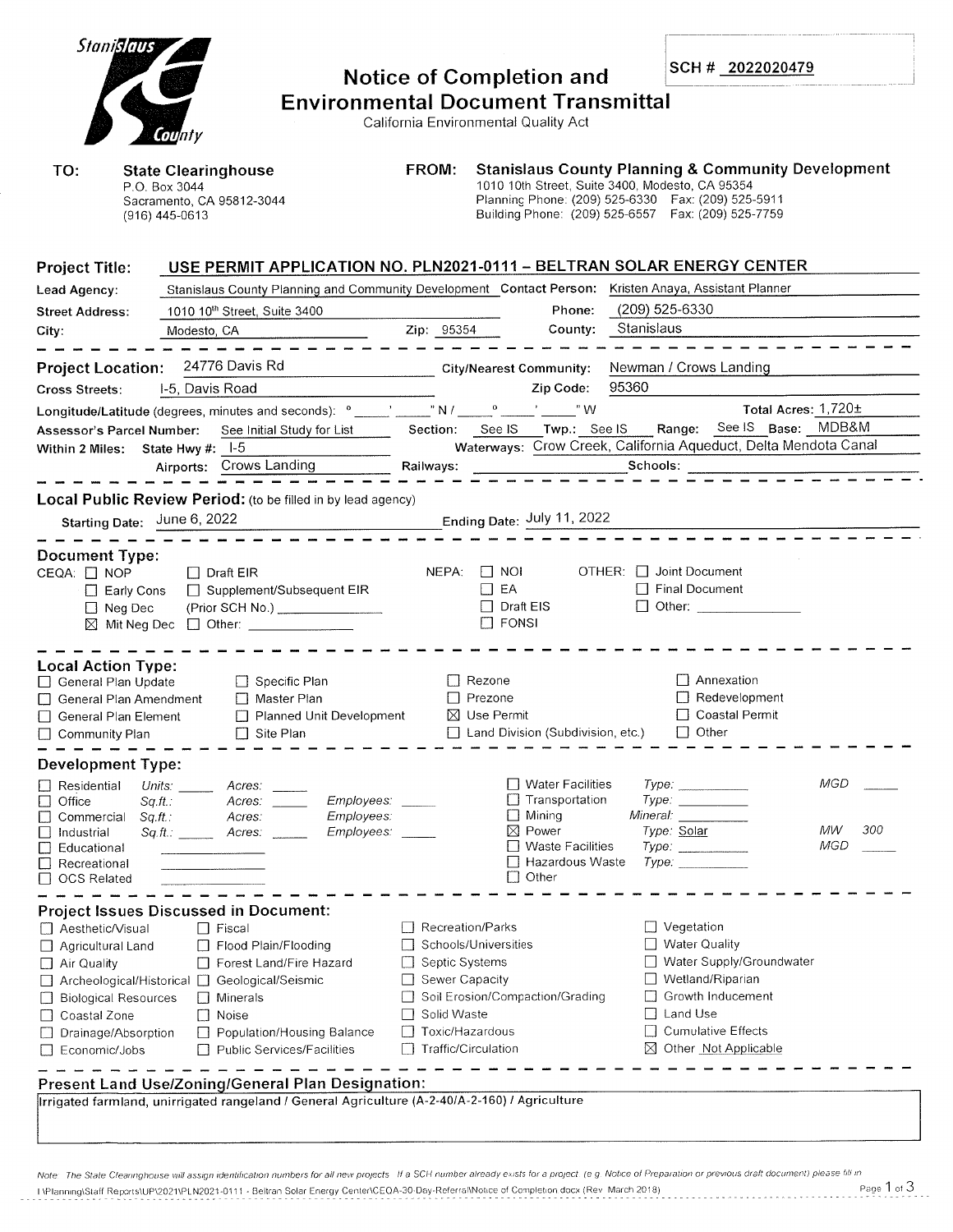## Project Description: (please use a separate page if necessary)

Request to amend Use Permit No. 2011-11 – Beltran Ranch Solar Farm, which was approved by the Stanislaus County Planning Commission on April 18, 2013 to construct a utility-grade 140 megawatt (MW) solar facility comprised of three phases on 606± acres of a 1,720± acre project site. A Mitigated Negative Declaration (MND) was prepared and adopted in conjunction with the approved project. A Time Extension, granting the applicant an additional five years to construct, was approved by the Planning Commission on February 15, 2018. Staff Approvals may be requested in accordance with Section 21.100 – *Staff Approvals* which allows up to 25% increase of a use approved by Use Permit; however, the current request is an expansion of the approved facility by more than 25% which requires a new Use Permit. The proposed modifications will remain within the project footprint approved in 2013, on land regularly disturbed in conjunction with on-site crops and crop rotation, with the exception of a proposed 400-foot-wide 24.5 kilovolt (kV) collector line, which will be located outside of the original project site in order to connect to a substation located on the Proxima Solar Energy Center, approved by Staff Approval Permit No. PLN2020-0061. The 2013 project identified three phases totaling 606 acres (113, 167, and 326 acres approved for each phase respectively) within the 1,720-acre project  $|$ site to be developed over the course of three to four years. To date, none of the phases have been developed. The $|$ applicant is proposing to develop the project in a single phase within an 18-month construction schedule and expand the overall development footprint by up to 211± acres depending on the chosen collector line alignment, from 606 acres to 817± acres, to be contained within the overall project area originally analyzed in the 2013 MND.

## **Reviewing Agencies Checklist:**

Lead Agencies may recommend State Clearinghouse distribution by marking agencies below with an "X". If you have already sent your document to the agency, please denote that agency with an "S".

| Air Resources Board                       | Office of Emergency Services                             |
|-------------------------------------------|----------------------------------------------------------|
| Boating & Waterways, Department of        | Office of Historic Preservation                          |
| California Emergency Management Agency    | Office of Public School Construction                     |
| California Highway Patrol                 | Parks & Recreation, Department of                        |
| Caltrans District #<br>10                 | Pesticide Regulation, Department of                      |
| <b>Caltrans Division of Aeronautics</b>   | Public Utilities Commission                              |
| Caltrans Planning                         | Reclamation Board                                        |
| Central Valley Flood Protection Board     | Regional WQCB #<br>5                                     |
| Coachella Valley Mountains Conservancy    | Resources Agency                                         |
| Coastal Commission                        | Resources Recycling and Recovery, Department of          |
| Colorado River Board Commission           | S.F. Bay Conservation & Development Commission           |
| S Conservation, Department of             | San Gabriel & Lower L.A. Rivers & Mountains Conservancy  |
| Corrections, Department of                | San Joaquin River Conservancy                            |
| Delta Protection Commission               | Santa Monica Mountains Conservancy                       |
| Education, Department of                  | State Lands Commission                                   |
| <b>Energy Commission</b>                  | <b>SWRCB: Clean Water Grants</b>                         |
| Fish & Game Region #                      | SWRCB: Water Quality                                     |
| Food & Agriculture, Department of         | SWRCB: Water Rights                                      |
| Forestry & Fire Protection, Department of | <b>Tahoe Regional Planning Agency</b>                    |
| General Services, Department of           | Toxic Substances Control, Department of                  |
| Health Services, Department of            | Water Resources, Department of                           |
| Housing & Community Development           | Other: San Joaquin Valley Air Pollution Control District |
| Integrated Waste Management Board         | Other:                                                   |
| Native American Heritage Commission       |                                                          |